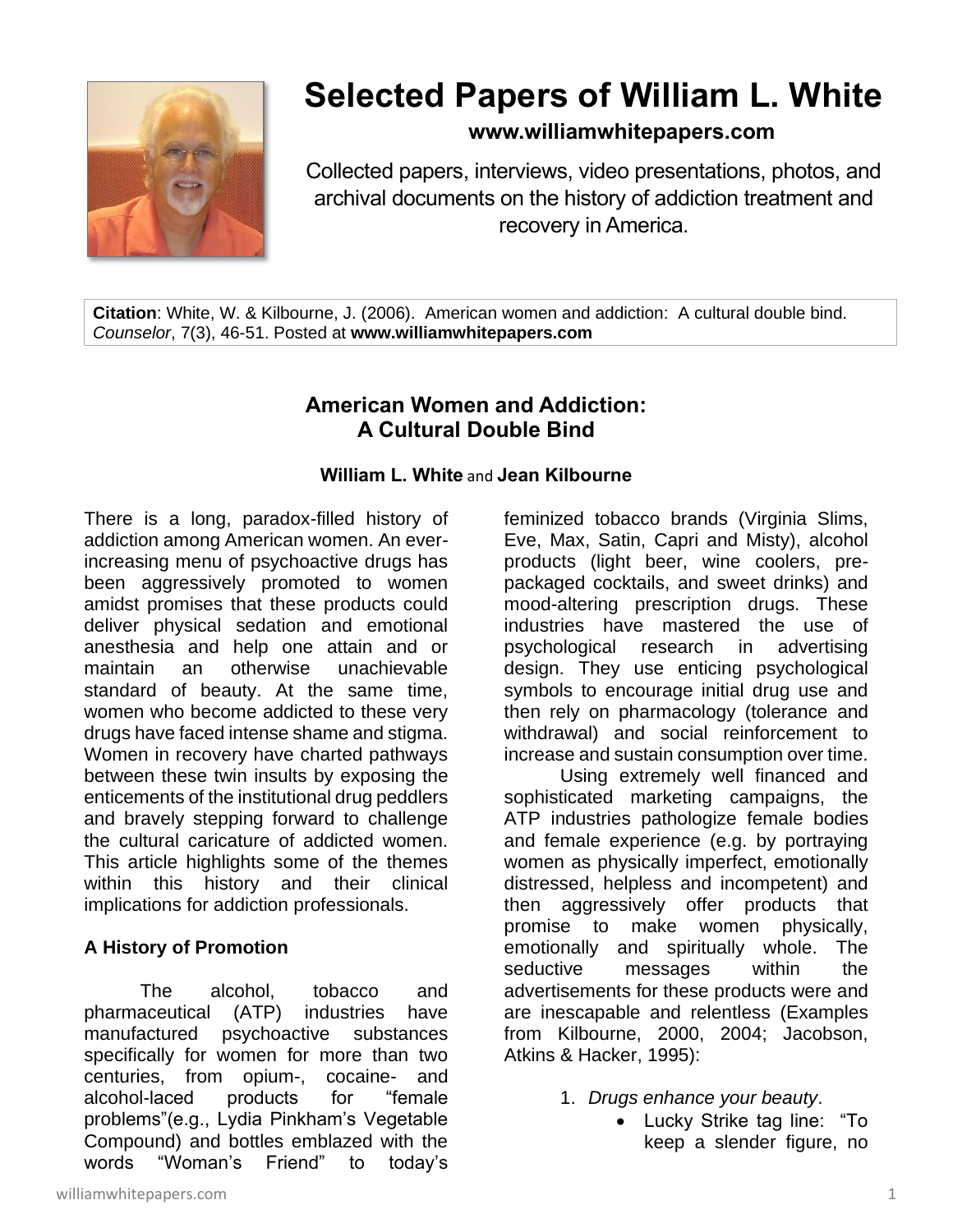one can deny. Reach for a Lucky instead of a sweet"

- Misty tag line: "Slim 'n Sassy"
- Portrayal of the cigarette as a stylish beauty accessory.
- 2. *Drugs encourage selfacceptance*.
	- A Michelob ad features headlines such as "Body Hair Horror" and "Blast Jiggly Hips and Thighs" beside a photo of Michelob beer and the message "They say improve yourself. We say crack open a cold, clean, extremely smooth Michelob Light and enjoy yourself. Just the way you are. Relax. You're OK. Improve your beer."
- *3. Drugs are empowering and liberating*
	- Virginia Slims' tag lines: "You've come a long way, baby" and "Find your voice."
	- Winston tag line: "Here's to women who can light their own cigarettes."
	- "Politically correct by day. Bacardi by night."

*4. Drugs can improve your sex life and your relationships with men*

- Cuervo tag line: "Bad girls make good company"
- Martell tag line: "Be at least capable of bad"

5. *Smoking and drinking are sophisticated and pleasurable*

- Cazadores tequila ad portraying an attractive women smoking a cigar while clad only in a man's shirt, with the tagline "Expect the best…Drink the Finest."
- Images of young attractive couples illustrating the

Newport tag line "Alive with pleasure"

*6. Drugs can substitute for a good relationship*.

- Winston: "Until I find a real man, I'll settle for a real smoke"
- "Riunite... like love it's pure and natural"
- Sultry young woman gazing over a drink above a photo of a pack of Camel cigarettes and the tag line "What you're looking for."
- *7. Drugs relieve stress and provide escape from difficult emotions and relationships*
	- "When Junior's fighting rates a scold, why be irritated, light an Old Gold"
	- Eve cigarette tag line: "It's a few minutes of your own"
	- Benson & Hedges tag line: "Peace and Quiet"

Alcohol, tobacco and over-thecounter drug advertising has always reached women through mainstream media outlets. Until recently, however, selling prescription psychoactive drugs to women has required elaborate efforts to target and influence physicians. A study conducted at the Medical College of Pennsylvania examined the portrayal of women and men in ads for antidepressants that appeared in the *American Journal of Psychiatry* (AJP) and the *American Family Physician* (AFP). The ratio of females to males in ads for antidepressants in the two journals was 5:1 in AJP and 10:0 in AFP (Hansen & Osborne, 1995).

The ATP industries' investment in targeted advertising assures that virtually all American women will be exposed to their products. The historical patterns of addiction among American women parallel these promotional strategies, from narcotic addiction among women in the nineteenth century to the rise in alcohol and nicotine addiction over the course of the twentieth century. Throughout this history, male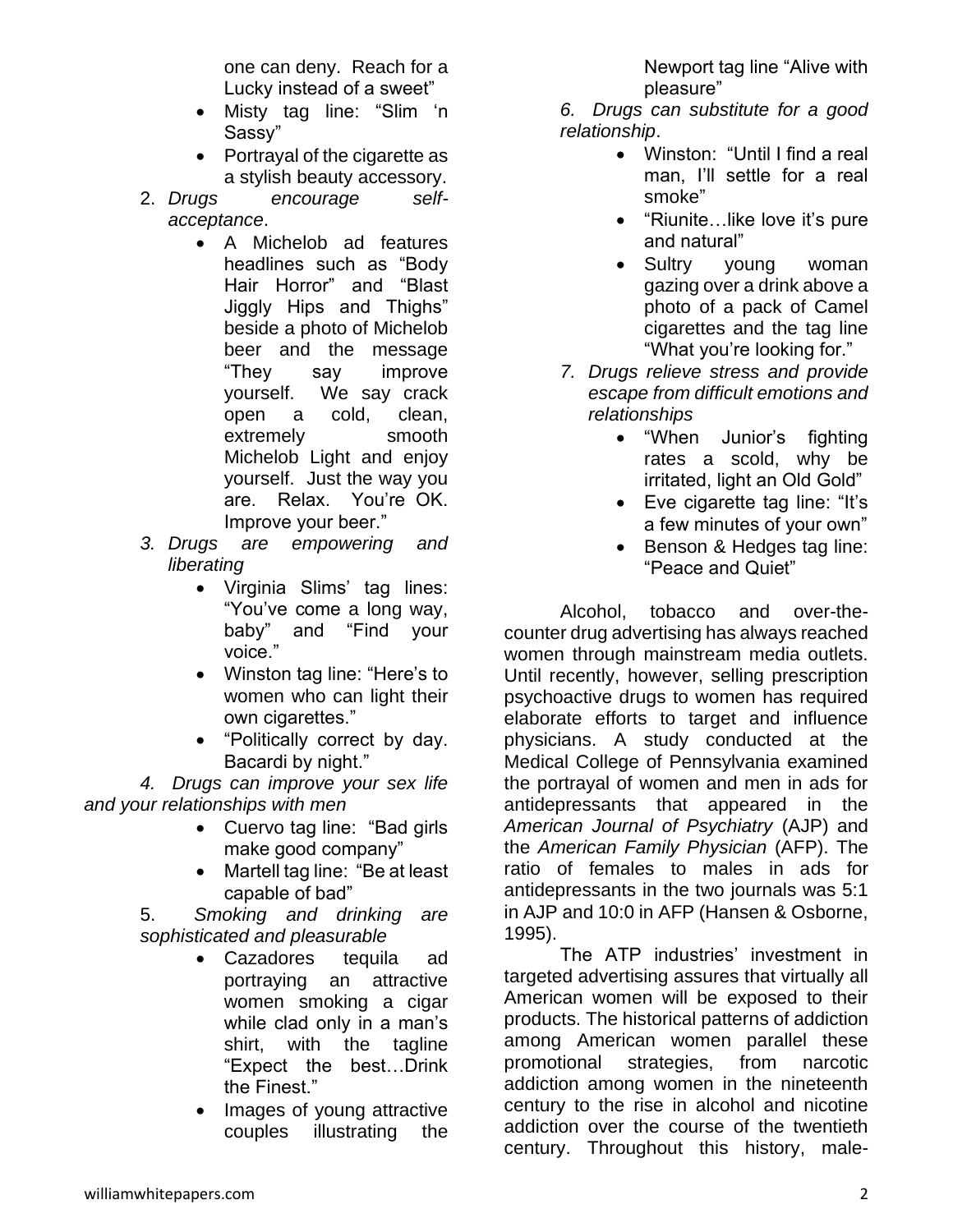dominated industries and professions have delivered psychoactive drugs to women all across the country—sedating them, tranquilizing them, shaming them for their bodies and their emotions, offering drugs as solutions to these "problems," and then profiting hugely from their sale (Kandall & Petrillo, 1996).

#### **A History of Shame**

Women had socially approved, regular access to alcohol in Colonial America, but such access and acceptance declined in the nineteenth century amidst growing alcohol problems and a flourishing temperance movement. By the mid-1800s**,** women became the champions of abstinence and women addicted to alcohol were portrayed as pitiful and depraved creatures. As social stigma related to women and alcohol increased, drinking became hidden within the home and masked behind women's use of a growing menu of alcoholbased "medicines." The need for secrecy in drinking created a market for clever devices such as thin rubber capsules resembling grapes which could be filled with wine or spirits, placed in an opera glass case, and surreptitiously slipped into the mouth and crushed with the teeth with the skin then slyly discarded (Clum, 1888). Some women were also reported to be "slaves to cologne" (drinking alcohol-based perfumes and toilet waters)(Kelley, 1899).

Addiction to alcohol and other drugs brought shame and social disgrace to women. Accounts of such attitudes emerge in tandem with the earliest accounts of addiction. In 1784, Dr. Benjamin Rush lamented of the female drunkard, "Who can measure the shame and aversion which she excites in her husband?" (Rush, 1784). The shame was so great that addicted and recovering women had no voice and no identity. The first (1842) purported addiction confessional by a female inebriate (*Confessions of a Female Inebriate)* was actually penned by a man *(*Isaac Shephard). Addicted women frequently entered treatment in inebriate homes and private addiction-cure institutes under assumed names, with even their physicians not knowing their true identity. This practice continued well into the 1900s with institutions like the Murray Cure Institutes in Minneapolis promising prospective women patients that they could be "treated privately in their rooms" and "remain unknown throughout their stay" (AMA Archives, Box 0033-12).

In 1877, Thomas Doner compared societal attitudes toward men and women suffering from alcoholism.

> *Men can reform. Society welcomes them back to the path of virtue…But, Alas! For poor women who have been tempted to sin by rum. For them there are not calls to come home, no sheltering arm; no acceptance of confessions and promises to amend…How seldom we attempt to reach and rescue her! For her there is no refuge (pp. 19-20).*

Opiate addiction among women was culturally hidden in the nineteenth century in spite of the fact that most opiate addicts at that time were women (Kendall & Petrillo, 1996). Many affluent women possessed jeweled syringes disguised as charms and worn on their clothes. (The less affluent could order a syringe kit from the Sears and Roebuck catalogue for \$1.50.) Nonetheless, female addiction to opiates, cocaine, chloral, chloroform and ether was hidden but for occasional confessionals in medical journals (The chloroform habit, 1884) or portrayals in popular fiction (e.g., in *The House of Mirth).* 

Negative attitudes toward women who drank intensified through the early 1900s, but began to lessen during the Prohibition era as new social institutions catered to women (the cabaret, the nightclub, the dance club) and as young women embraced alcohol and cigarettes as symbols of liberation. The stigmatization of alcoholic and addicted women did not lessen, however. These women remained invisible and voiceless with only a few confessional biographies published anonymously (e.g., *No Bed of Roses: The Diary of a Lost Soul* by O.W.)(1930). The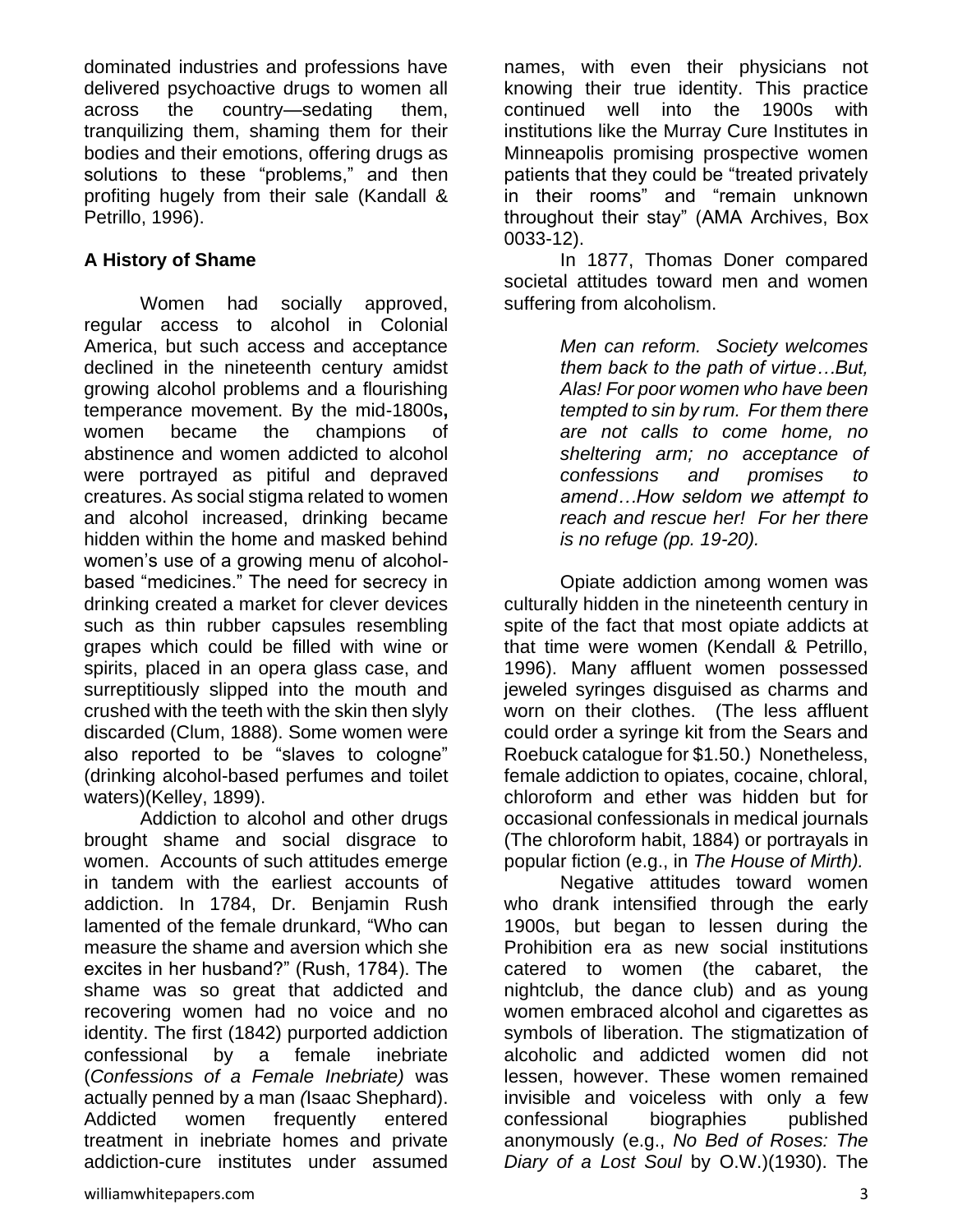attitude toward women entering Alcoholics Anonymous in the 1940s was revealed by such journalistic headlines as "Women Drunkards, Pitiful Creatures, Get Helping Hand" and "AA: No Booze but Plenty of Babes." This attitude intensified during the 1950s amidst lurid portrayals of alcoholic women in the popular press.

Social stigma attached to addiction briefly abated in the 1970s, but further intensified in the 1980s and 1990s as addiction in both sexes was restigmatized, demedicalized and recriminalized. Evidence of this trend was evident in the increase of drug-related incarceration of women between 1986 and 1991 – an increase of 241% for Caucasian women, 328% for Latinas and 828% for African-American women (Chavkin, 2001). The collision of sexism**,** racism, classism and addiction exacted, and continues to exact, a high toll in poor communities of color.

Addicted women were stigmatized primarily by two myths: that they were unrestrained sexually and that they were bad mothers. The highly sexualized image of the alcoholic woman was deeply ingrained in the 1950s through book covers with nude or partially clad figures bearing titles and descriptions such as *Alcoholic Wife* (1950). "How should he handle his alcoholic wife…Beat her? Cater to her inflamed desires? Overlook her drunken intimacies with other men?" (1950), *Tormented Women: A Frank Revealing Study of Women Degraded by Alcohol* (1959), and *Alcoholic Woman* ("Drink turned her into a sex-crazed animal!")(1959). The theme of maternal irresponsibility reached its peak in the hysteria over "crack babies" in the late 1980s—a period filled with misinformation on the effects of prenatal cocaine exposure (Chavkin, 2001). Stepping forward to challenge these images required enormous courage, but there is a rich history of women who did just that.

## **A History of Resistance and Recovery**

It would be easy to portray women as passive victims of ATP industry exploitation and cultural bigotry, but the actual story is

much more complex and interesting. Women began banding together for mutual support for recovery between 1840 and 1880 (Martha Washington Society, Daughters of Rechab**,** Daughters of Temperance, Sisters of Samaria, Daughters of Samaria, Ladies Dashaway Association) and the Woman's Christian Temperance Union were all vocal advocates for specialized treatment facilities for women. Such facilities began in 1869 and increased in number through the late 1800s (Martha Washington Home, Temple Home, New England Home for Intemperate Women, St. Savior's Sanitarium). During the late nineteenth century, addiction medicine specialists such as Drs. Agnes Sparks and Lucy Hall castigated the promotion of addictive medicines to women and championed the special needs of addicted women through their professional writings in the *Journal of Inebriety* and their presentations before the American Association for the Cure of Inebriety (White, 1998).

In the 1940s the first women in Alcoholics Anonymous braved challenges that women could not be alcoholics and male fears about the disruptiveness of their presence to establish women's groups within A.A. It was during that same decade that recovering women stepped forward publicly to educate America about alcoholism and women. Their stories inspired new literature (*Breakdown*, 1946), new films (*Smash-Up: The Story of a Woman!*, 1947) and new clinical texts (*The Alcoholic Woman: Case Studies in the Psychodynamics of Alcoholism, 1956*). In 1980 Marian Sandmaier published the groundbreaking *The Invisible Alcoholics: Women and Alcohol Abuse in America*.

Between 1944 and 1980, a series of prominent women publicly declared their recovery from addiction to alcohol and other drugs and spoke out on the misconceptions of addiction and women. Included among celebrity women who disclosed their recovery status were public health advocates (Marty Mann), actors (Lillian Roth, Mercedes McCambridge, Elizabeth Taylor, Mary Tyler Moore, Drew Barrymore, Melanie Griffith and Mariette Hartley),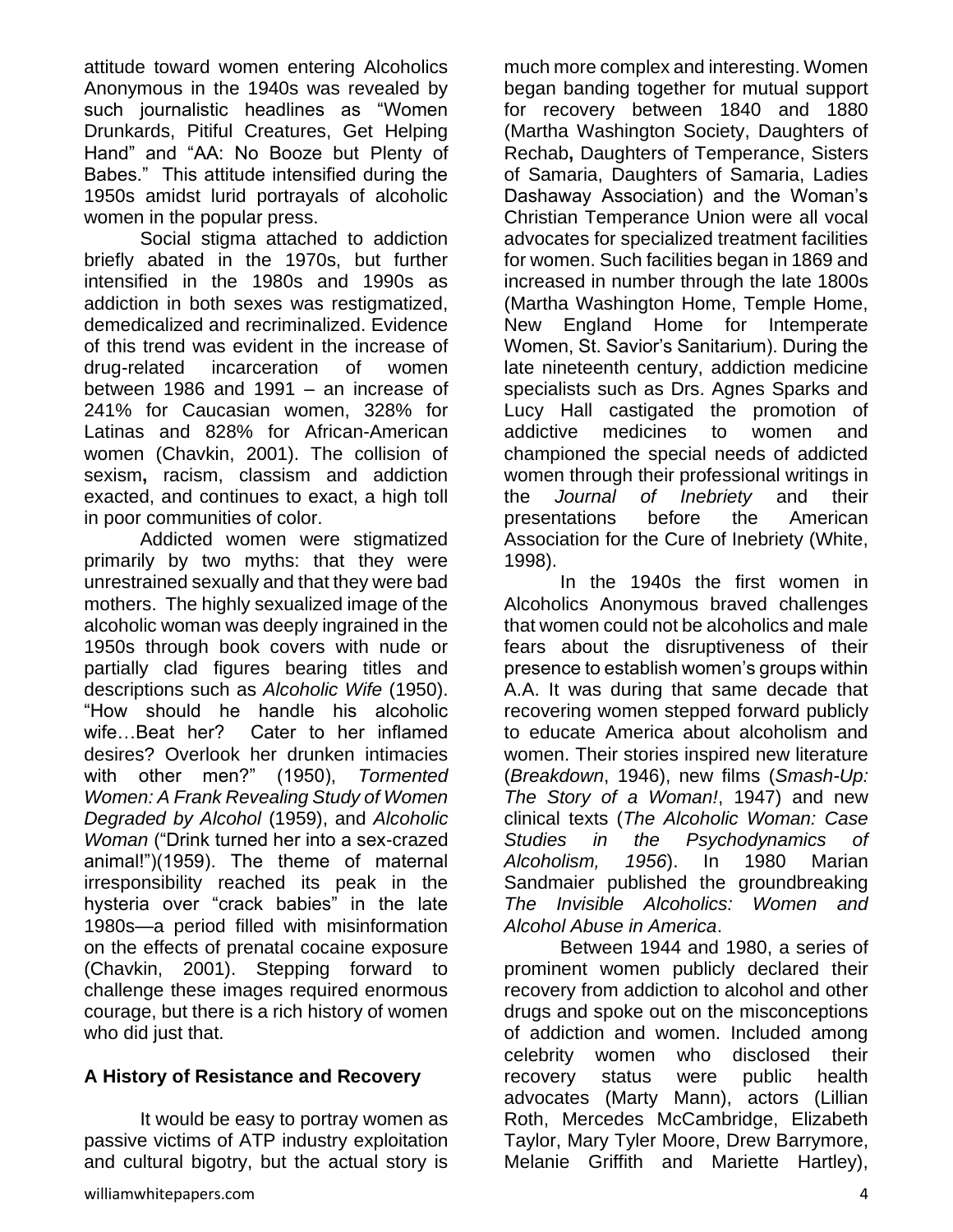musicians (Grace Slick, Judy Collins, Natalie Cole, and Bonnie Raitt), comedians (Whoopi Goldberg and Brett Butler), writers (Susan Cheever), TV personalities (Linda Ellerbee), models (Naomi Cambell and Kate Moss) and political figures (Ann Richards, Joan Kennedy, and Kitty Dukakis). No disclosure exerted more profound cultural ripples than that of First Lady Betty Ford. Her story put a face and voice on the recovering woman that challenged two centuries of stereotypes and inspired many addicted women in America to seek treatment. That more than half of those treated at the Betty Ford Center today are women stands as living testimony to the lasting effects of her courage.

Women have often resisted the seductive calls of the ATP industries, have had the courage to construct their own recovery styles and have stepped forward to publicly challenge the misconceptions surrounding addiction and women. The history of addiction in America is a history of exploitation and a history of stigma, but it is also a history of resistance, recovery and advocacy.

#### **Clinical Implications**

So what are we to make of this complex history? There would seem to be several clinical implications that flow from this summary. Perhaps the first and most important is the effect of this history on addicted women. ATP advertising creates a "culture of denial" by masking growing alcohol and other drug problems behind a veil of normalcy (Kilbourne, 2004). Morally laden stereotypes that define female addiction in terms of sexual promiscuity and maternal failure similarly serve to make it more difficult for women to identify a problem and seek help. These influences contribute to the late stage at which addicted women often seek help, and assure that most women will arrive at treatment encased in shame-induced protective armor.

If we are to reach women at earlier stages of addiction, we must challenge these images and launch assertive outreach programs to reach women in need of treatment and recovery support services. If

we are to treat addicted women effectively, we must help answer the "why me?" question in terms other than character and morality. Addiction and recovery of women are best viewed in the broader social context of their lives as women—a context that involves restrictive gender roles, vulnerability for victimization, targeting by predatory ATP industries, and a daily assault by demeaning cultural stereotypes. We must also prepare women for the cultural obstacles they will encounter as women in recovery.

This history also suggests that addiction is closely connected to women's experiences of disempowerment through systems of socialization and developmental experiences (e.g., sexual abuse) that set women up to hate their bodies and discount the legitimacy of their own emotional experience. The best of gender-based treatment focuses on helping women understand and transcend such culturally inflicted wounds. Recovery for most women goes way beyond the removal of alcohol and other drugs from an otherwise unchanged life. Recovery offers women an opportunity to reconstruct their personal identities and interpersonal relationships based on a new understanding of their own personal stories and their shared story as women and as recovering women in America. The personal story of the transformative journey from addiction to recovery is nested in the larger story of how cultural experiences of women shape both addiction and recovery. Being available to assist with this sense-making process is the very essence of addiction counseling.

**About the Authors**: William White [\(bwhite@chestnut.org\)](mailto:bwhite@chestnut.org) is a Senior Research Consultant at Chestnut Health Systems and author of *Slaying the Dragon: The History of Addiction Treatment and Recovery in America*. Jean Kilbourne [\(jkilbourne@aol.com\)](mailto:jkilbourne@aol.com), known for her pioneering studies on alcohol and tobacco advertising and women, is author of *Can't Buy My Love* and such award-winning documentaries as *Killing Us Softly.* She is